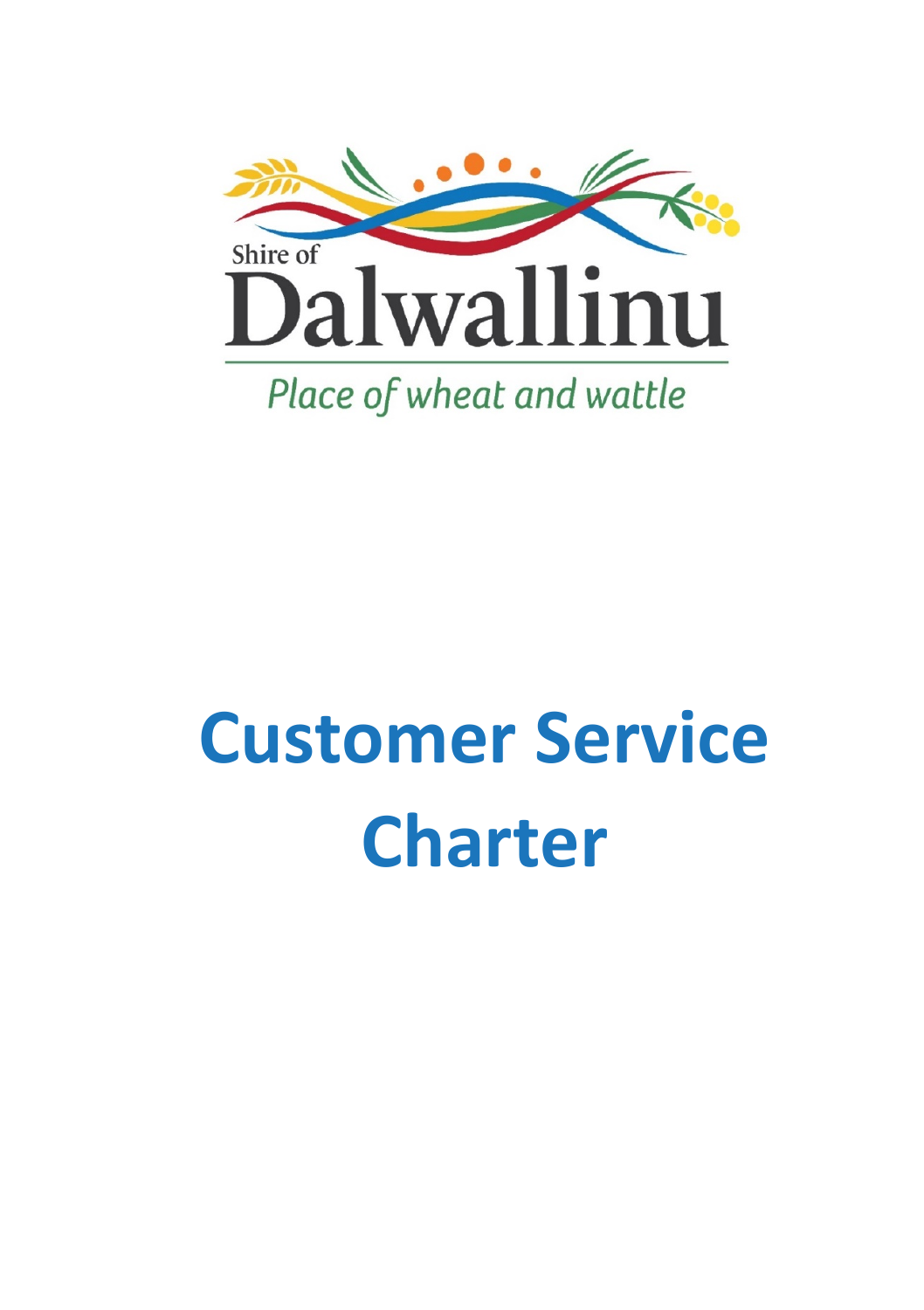#### **INTRODUCTION**

This Customer Service Charter outlines the Shire of Dalwallinu's commitment to providing you (the community) with quality services and includes a clear guide to measure our performance. The Charter sets the minimum standards our employees should adhere to.

#### **OUR VISION**

Social and economic stability and well planned sustainable towns

A high standard of living, promoting business growth and nurturing agriculture in balance with the environment

A place of opportunity, acceptance of all people, strong health/aged care, educational services and a community favourable to extended families

#### **OUR MISSION**

To promote and enhance economic, cultural and social opportunities that will enhance the lifestyle for the community.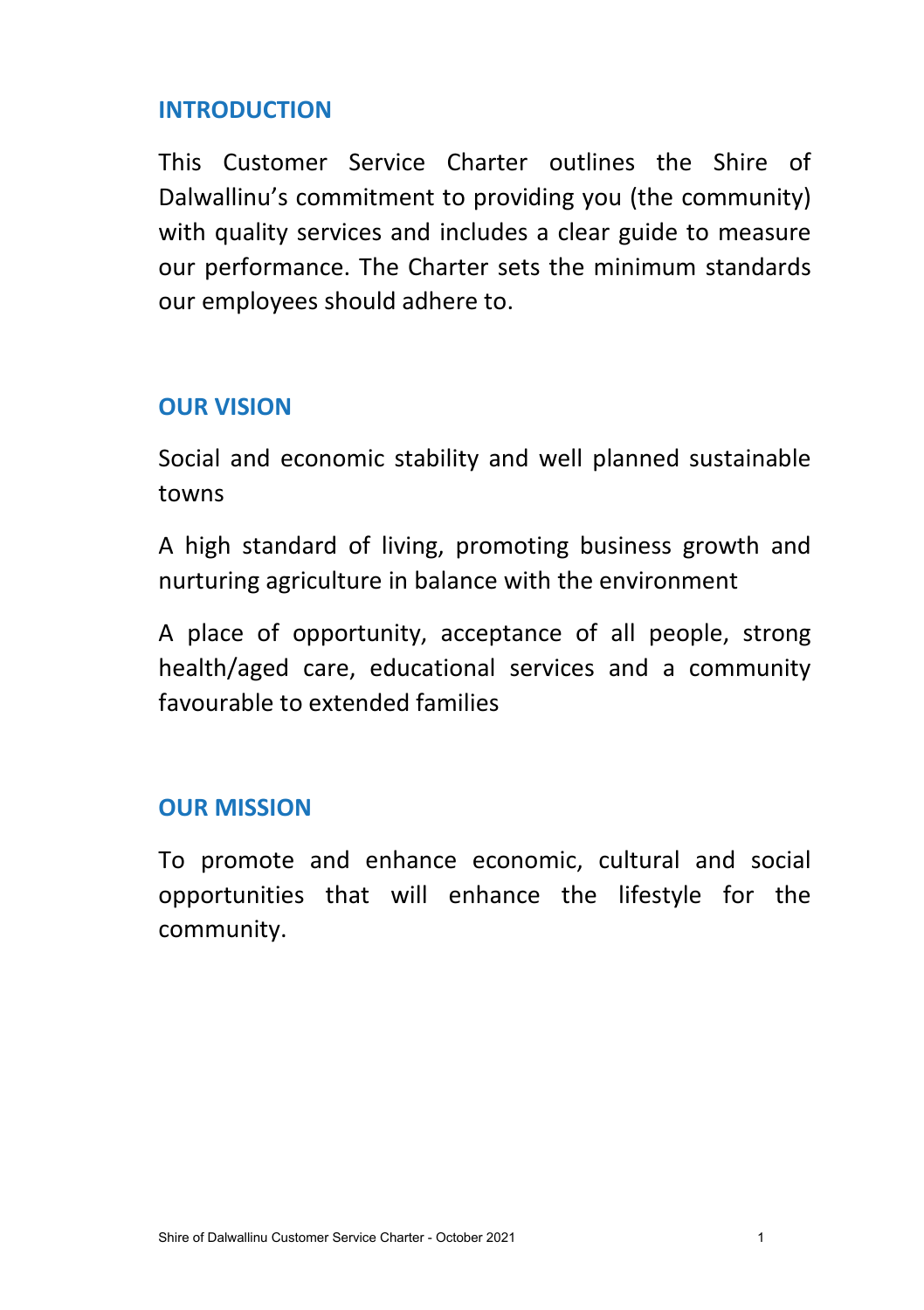# **SERVICE STANDARDS YOU CAN EXPECT FROM US**

As a customer you are entitled to:

- prompt, courteous, friendly and professional service;
- be treated with respect;
- have your concerns addressed promptly;
- have your business processed in a timely manner:
- receive accurate and timely information;
- participate in the community decision making process;
- access to all services and amenities provided by the Shire; and
- have your feedback used as an opportunity to improve our services.

# **OUR STANDARDS**

The Shire of Dalwallinu's Customer Service Charter requires all staff to be competent, approachable and courteous at all times and we will do this by:

- wearing a name badge when assisting customers;
- treating all people as individuals, endeavouring to identify them by name;
- ensuring staff are multi-culturally aware;
- being positive, friendly, supportive and helpful;
- listening to people's views and opinions;
- focusing on what we can do, not what we can't do;
- ensuring people who have special needs are able to access our services;
- answering calls in a courteous manner;
- returning telephone calls within 24 hours;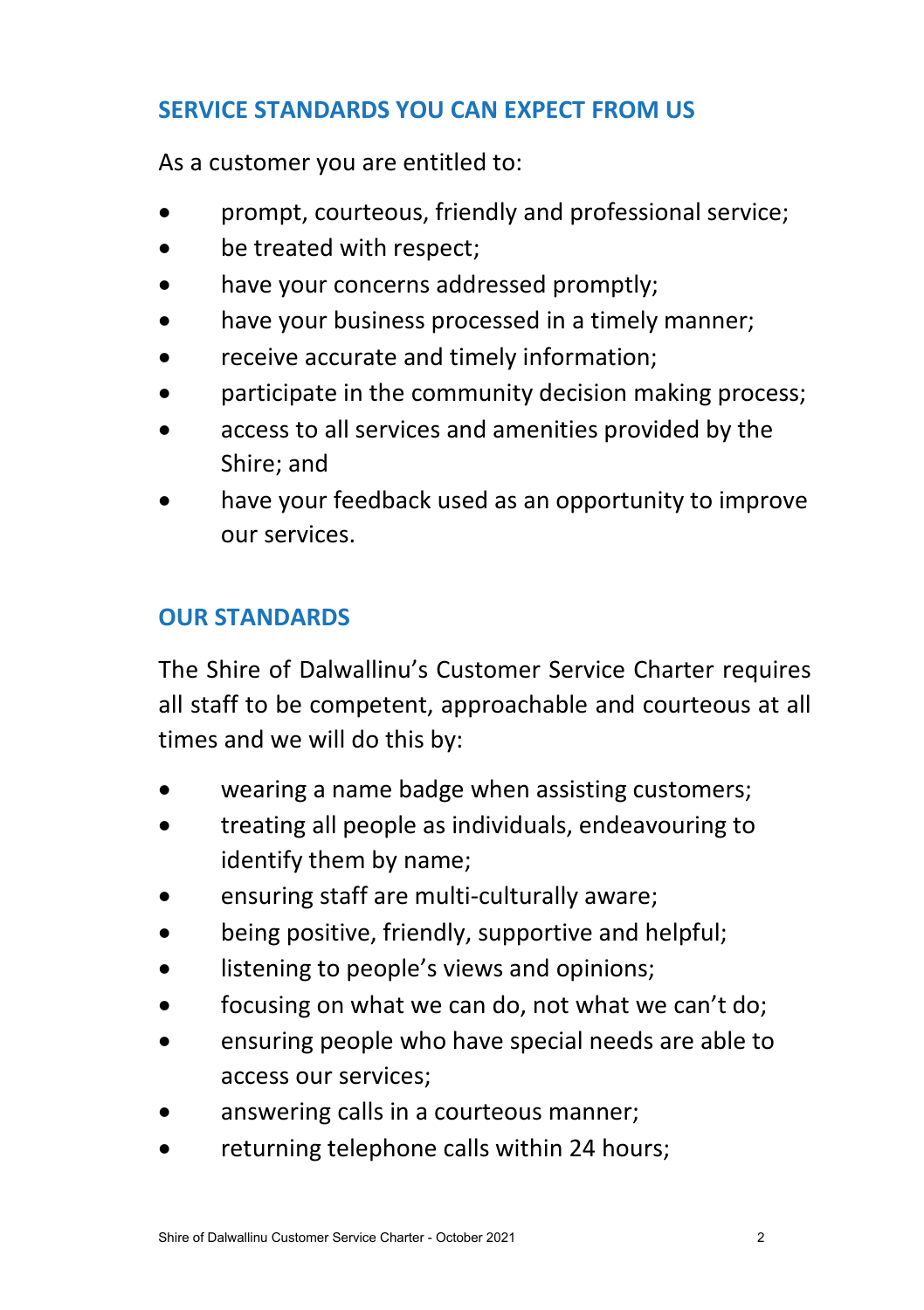- responding to all correspondence within 5 working days or providing an acknowledgement and explanation for the delay;
- responding to complaints/concerns within 5 working days;
- officer acknowledgement advising your concerns have been finalised;
- asking for clarification where necessary to ensure community needs are understood and can be met;
- maintaining up to date knowledge of services and amenities;
- ensuring staff are familiar with the vision and goals of the Shire's Strategic and Corporate Plans;
- making all attempts to resolve issues to the mutual satisfaction of the person and the Shire;
- referring any enquiry they cannot answer to an appropriate officer;
- ensuring an appropriate message is recorded and delivered;
- ensuring all enquiries where a commitment has been made are followed up and the person is advised of the outcome;
- looking for opportunities to provide better service to the community;
- keeping you informed about the progressed of your business with the Council; and
- writing our brochures, publications and correspondence in clear language.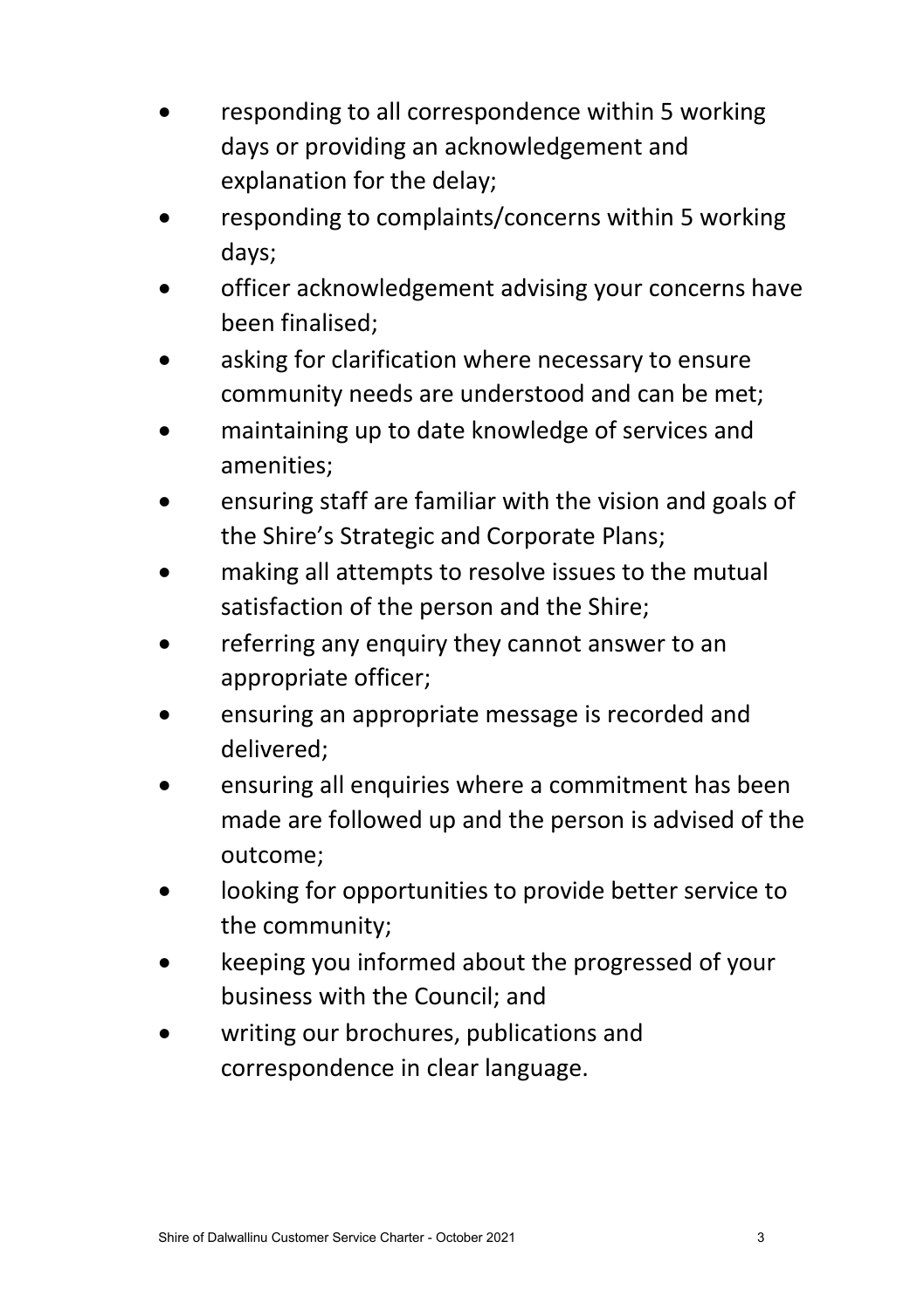# **YOU CAN ASSIST US BY**

- providing accurate and complete details when you contact us with any queries or requests for assistance;
- making an appointment if you have a complex enquiry or need to see a specific officer;
- contacting the officer nominated on any correspondence sent to you and quoting the reference number;
- being clear and concise with your requests and being prepared with relevant information;
- working with us to help come to an amicable resolution;
- letting us know when your situation changes, for example; change of address, change of details for your registered animal
- treating employees with the same courtesy and respect given to you;
- acknowledging that the Shire may not have the authority to deal with your request or complaint and may need to refer it to another agency/organisation; and
- providing us with constructive feedback/compliments/suggestions to help us improve our services.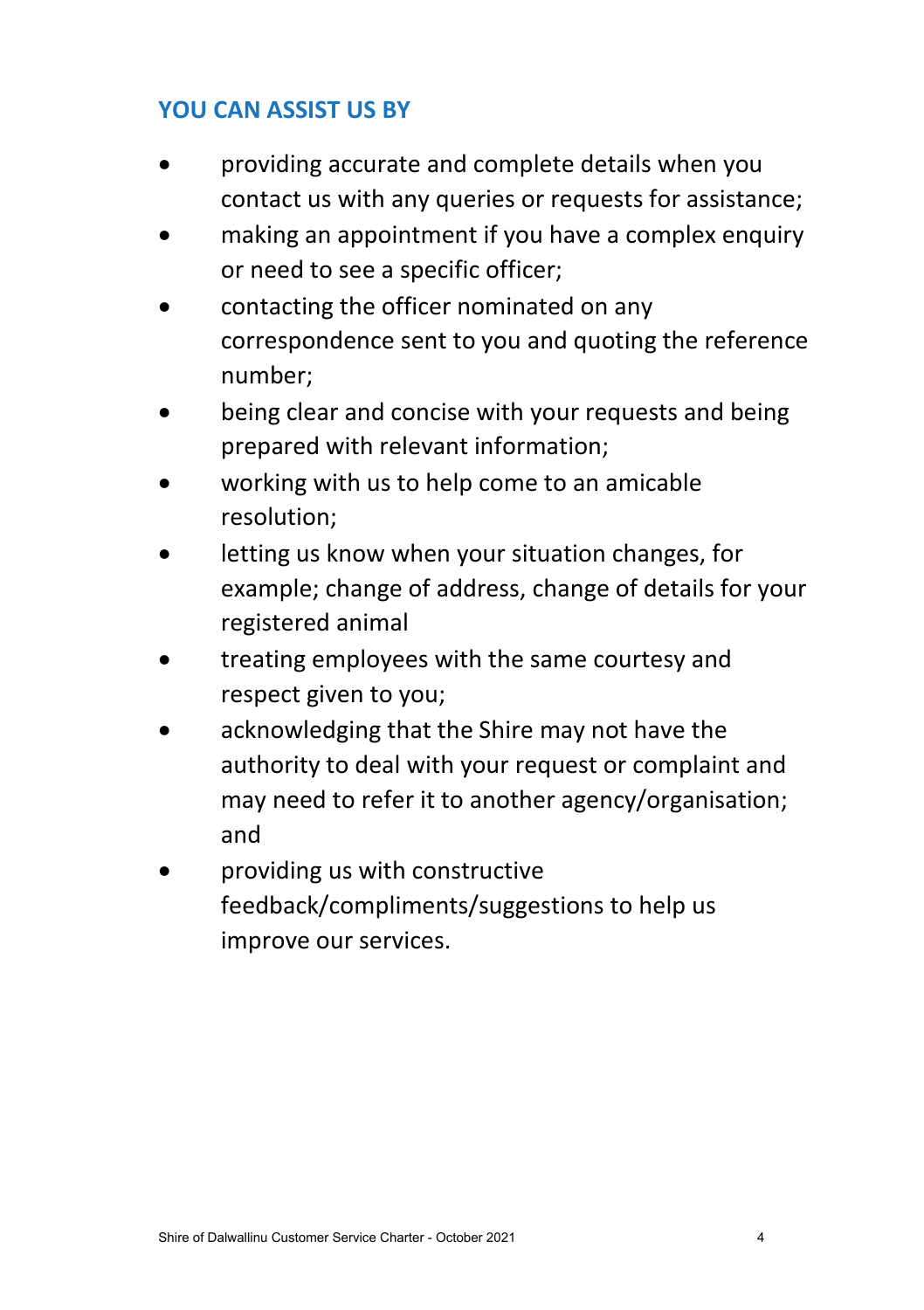#### **WHAT IF YOU DON'T GET THE SERVICE YOU DESERVE?**

Council has a designated Complaints Officer (Chief Executive Officer), who will be your voice within Council and will endeavour to achieve a satisfactory solution for you. The Complaints Officer will investigate and advise you of the progress within ten (10) working days.

# **YOUR PRIVACY**

At all times we will respect your privacy when dealing with us and the confidentiality of the information discussed. We will treat your personal information collected by us in the strictest confidence.

# **FREEDOM OF INFORMATION (FOI)**

The Western Australian *Freedom of Information Act 1992*  provides you the right to apply for access to documents held by state public sector agencies, which includes local governments*.* 

For further information please contact the Shire on (08) 9661 0500.